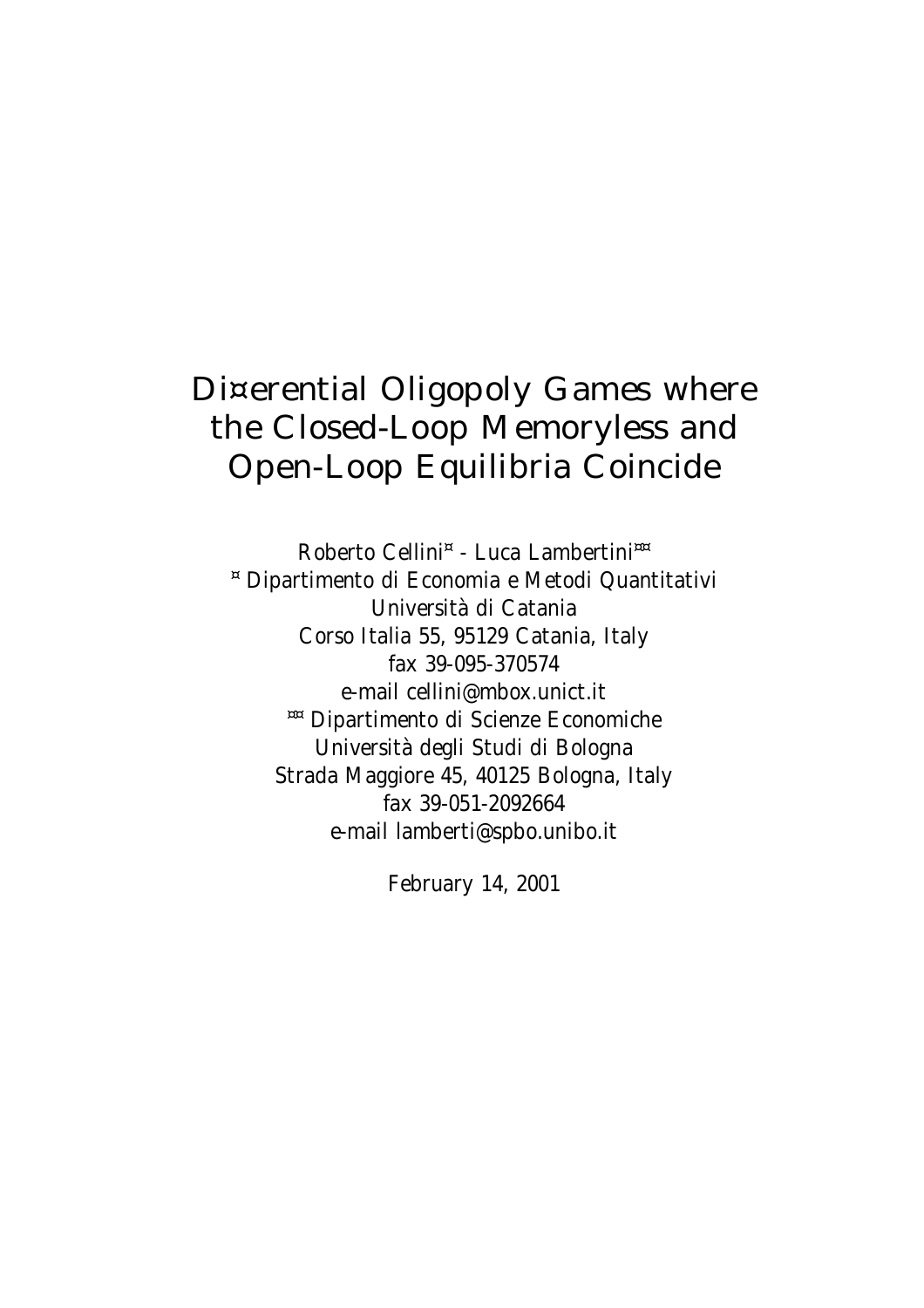#### **Abstract**

We illustrate two di¤erential oligopoly games using, respectively, the capital accumulation dynamics à la Nerlove-Arrow, and the capital accumulation dynamics à la Ramsey. We prove that these games bene…t from the property that closed-loop memoryless solutions degenerate into open-loop solutions, since the best reply of a generic …rm is independent of the rivals' state variables, which entails that the cross e¤ect from rivals' states to own controls disappears.

J.E.L. Classi…cation: D43, D92, L13

Keywords: di¤erential games, capital accumulation, open-loop equilibria, closed-loop equilibria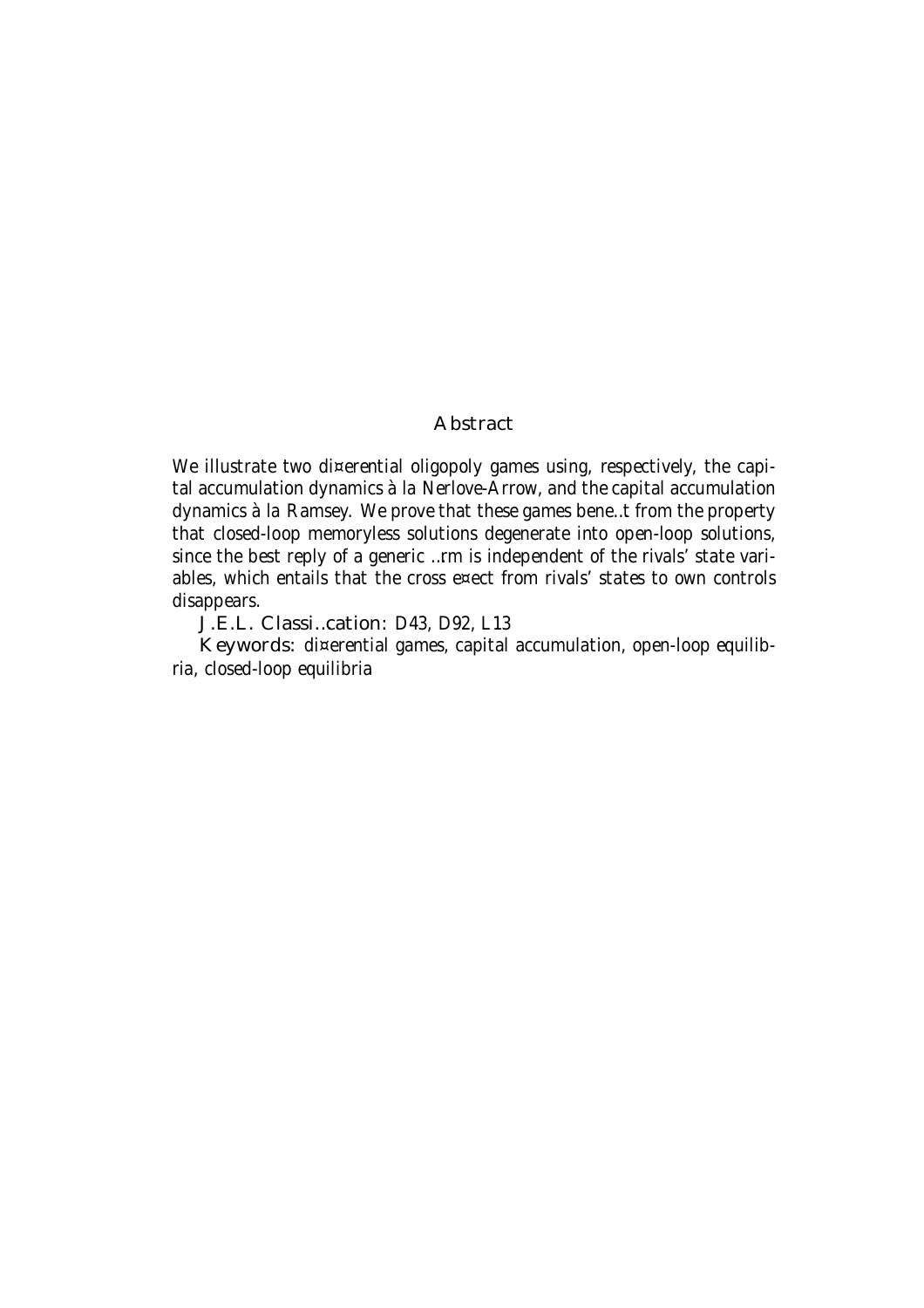# 1 Introduction

The existing literature on di¤erential games applied to …rms' behaviour mainly concentrates on two kinds of solution concepts: 1 the-open loop and the closed-loop. In the former case, …rms precommit their decisions on the control variables to a path over time and the relevant equilibrium concept is the open-loop Nash equilibrium. In the latter, …rms do not precommit on any path and their strategies at any instant may depend on all the preceding history. In this situation, the information set used by …rms in setting their strategies at any given time is often simpli…ed to be only the current value of the capital stocks at that time. The relevant equilibrium concept, in this (sub-)case, is the closed-loop memoryless Nash equilibrium, which is strongly time consistent and therefore subgame perfect. When players (…rms) adopt the open-loop solution concept, they design the optimal plan at the initial time and then stick to it forever. The resulting open-loop Nash equilibrium is only weakly time consistent and therefore, in general, it is not subgame perfect. A re…nement of the closed-loop Nash equilibrium, which is known as the feedback Nash equilibrium, can also be adopted as the solution concept.<sup>2</sup> While in the closed-loop memoryless case the initial and current levels of all state variables are taken into account, in the feedback case only the current stocks of states are considered.<sup>3</sup>

The existing literature on di¤erential games devotes a considerable amount of attention to identifying classes of games where either the feedback or the closed-loop equilibria degenerate into open-loop equilibria. This interest is motivated by the following reason. Whenever an open-loop equilibrium is a degenerate closed-loop or feedback equilibrium, then the former is also subgame perfect; therefore one can rely on the open-loop equilibrium which, in general, is much easier to derive than feedback and closed-loop ones. Classes of games where this coincidence arises are illustrated in Clemhout and Wan (1974); Reinganum (1982); Mehlmann and Willing (1983); Dockner, Feichtinger and Jørgensen (1985); Fershtman (1987); Fershtman, Kamien and Muller (1992). For an overview, see Mehlmann (1988) and Fershtman, Kamien and Muller (1992).

 $1$ See Kamien and Schwartz (1981); Başar and Olsder (1982); Mehlmann (1988).

<sup>2</sup>For oligopoly models where …rms follow feedback rules, see Simaan and Takayama (1978), Fershtman and Kamien (1987, 1990), Dockner and Haug (1990), inter alia.

 $3$  For a clear exposition of the di¤erence among these equilibrium solutions see Başar and Olsder (1982, pp. 318-327, and chapter 6, in particular Proposition 6.1).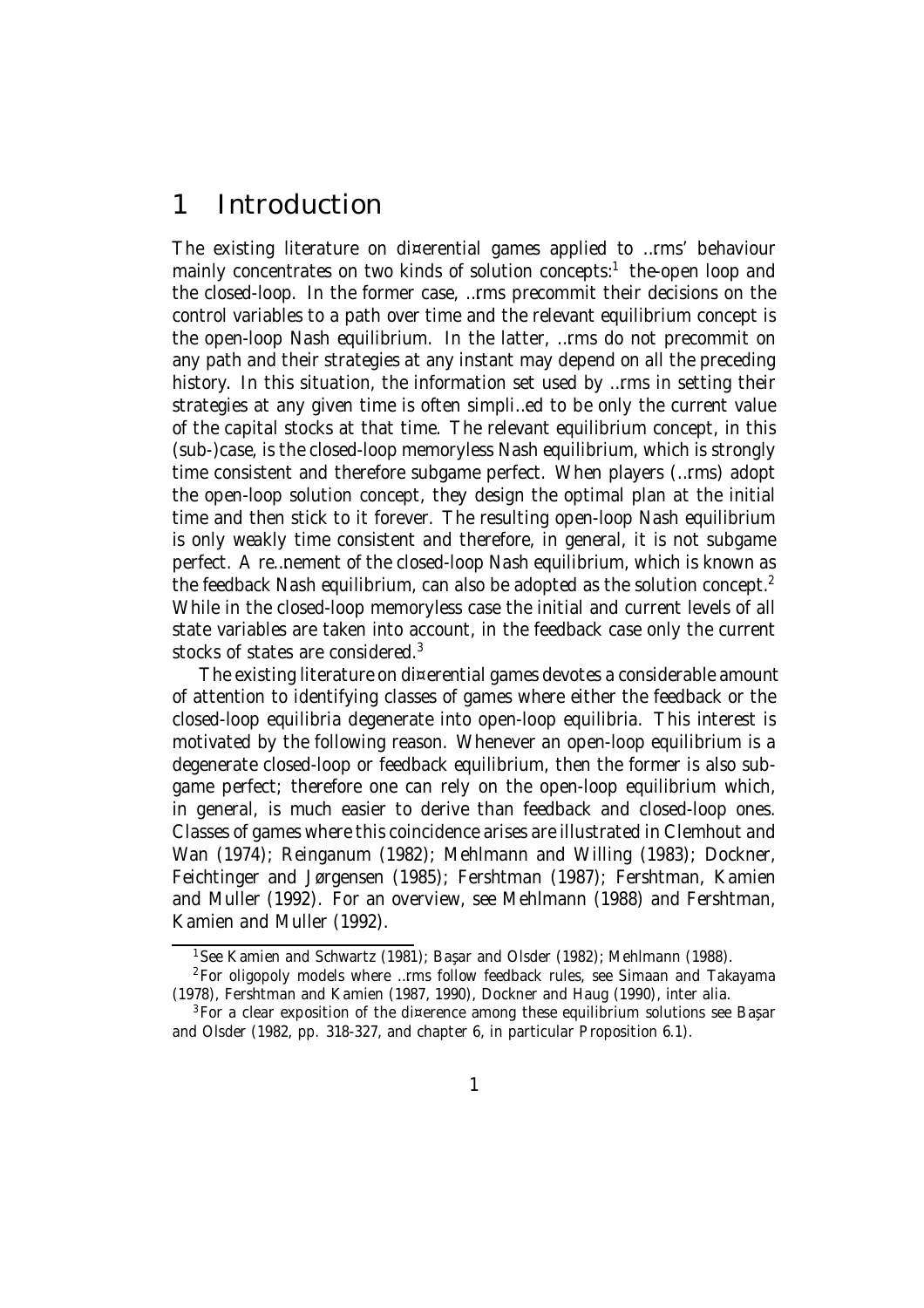We model a dynamic capital accumulation game in a Cournot oligopoly. To this end, we will consider both the model of reversible investment à la Nerlove-Arrow (1962), i.e., capital accumulation through costly investment, and the model à la Ramsey (1928), i.e., a "corn-corn" growth model, where accumulation coincides with consumption postponement.

The main results are as follows. Both under the Nerlove-Arrow and the Ramsey capital accumulation dynamics, the open-loop Nash equilibrium coincides with the closed-loop memoryless equilibrium, and hence the former is subgame perfect. This depends upon two features common to both settings: (a) the dynamic behaviour of any …rm's state variable does not depend on the rivals' control and state variables, which makes the kinematic equations concerning other …rms redundant; and (b) for any …rm, the …rst order conditions taken w.r.t. the control variables are independent of the rivals' state variables, which entails that the cross e¤ect from rivals' states to own controls (which characterises the closed-loop information structure) disappears.

The remainder of the paper is structured as follows. The model is laid out in section 2. Section 3 examines the two capital accumulation games. Section 4 contains concluding remarks.

# 2 The general setup

The game is played over t 2  $[0; 1)$ : De ... ne the set of players as P  $\leq$  $f1; 2; 3; \dots N$ g: Moreover, let  $x_i(t)$  de ... ne the state variable for player i. Its dynamics can be described by the following:

$$
\frac{dx_i(t)}{dt} \hat{x}_i(t) = f x_i(t); fu_i(t)g_{i=1}^N
$$
 (1)

where  $fu_i(t)g_{i}^N$  $\sum_{i=1}^{N}$  is the vector of players' actions at time t; i.e., it is the vector of the values of control variables at time t: Note that we are focussing on the case where the dynamics of the state variable relevant for player i does not depend on the state variables relevant for di¤erent players.. The value of the state variables at t = 0 is assumed to be known:  $f_{X_i}(0)g_{i=1}^N = f_{X_{0,i}}g_{i=1}^N$  $\frac{1}{1}$  = 1  $\frac{1}{1}$ 

Each player has an objective function, de…ned as the discounted value of the ‡ow of payo¤s over time. The instantaneous payo¤ must depend upon the choices made by player i as well as its rivals, that is,  $V_{ij}(t) =$  $\mathcal{U}_{i}$  (x<sub>i</sub>(t);  $X_{i}$ <sub>i</sub>(t);  $U_{i}$ <sub>i</sub>(t)); where  $X_{i}$ <sub>i</sub>(t) is the vector of the values of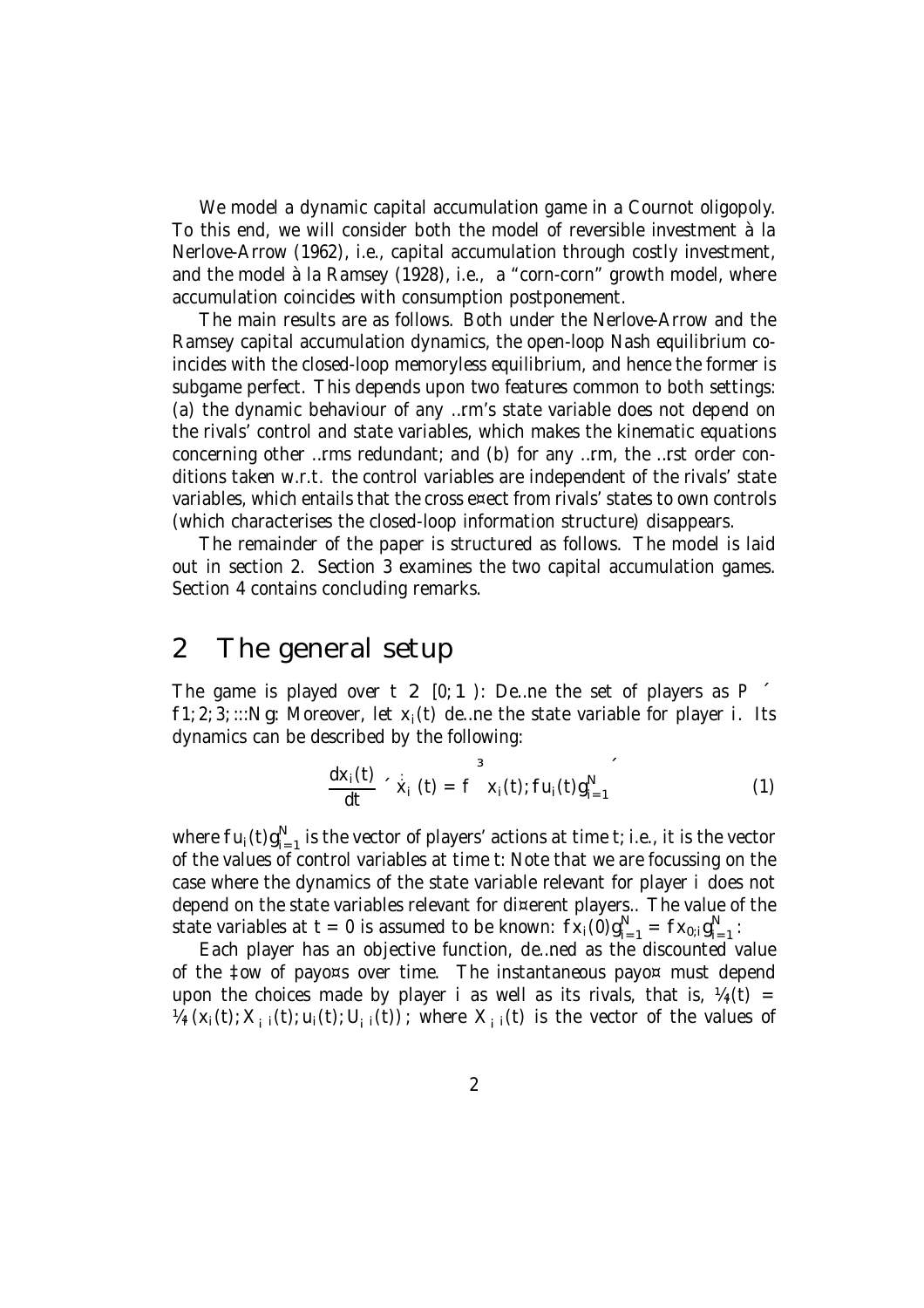states of all other players, at time t; and  $U_{i,i}(t)$  summarises the actions of all other players at time t: Player i's objective is then

$$
\max_{u_i(t)} J_i \sim \frac{Z_T}{v_i} \frac{W_i(t)e^{i\theta t}}{2}
$$
 (2)

subject to the dynamic constraint represented by the behaviour of the state variables (1) for  $i = 1$ ; :::N. The factor  $e^{i \pi i}$  discounts future gains, and the discount rate ½ is assumed to be constant and common to all players. In order to solve his optimisation problem, each player a time path for his control, Under the closed-loop memoryless information structure, the Hamiltonian of …rm i writes as follows:

$$
H_i(x_i(t); u_i(t))
$$
  $\begin{array}{ccc} e^{i \pi t} [x_i(x_i(t); x_{i-1}(t); u_i(t); u_{i-1}(t)) + & 3 \\ 3 & -x & -x \\ + \sin(t) \sqrt{t} F(x_i(t); f u_i(t) g_{i-1}^N + x_{i-1} f(t) \sqrt{t} F(x_i(t); f u_i(t) g_{i-1}^N) \\ 0 & 0 & 0 \end{array}$ 

where  $\Box_{\rm ij}\left({\rm t}\right)\,=\,{}^{_{1}}{}_{\rm ij}\left({\rm t}\right){\rm e}^{{\rm i} t{\rm t}}$  is the costate variable (evaluated at time t) associated with state variable  $x_i$ : The ...rst order conditions are:

$$
\frac{\mathscr{E}H_i\left(x_i(t);u_i(t)\right)}{\mathscr{E}u_i(t)}=0\tag{4}
$$

and

$$
i \frac{\mathscr{Q}H_i(x_i(t); u_i(t))}{\mathscr{Q}x_j(t)} i \sum_{j \in i}^{\infty} \frac{\mathscr{Q}H_i(x_i(t); u_i(t))}{\mathscr{Q}u_j(t)} \frac{\mathscr{Q}u_j^{\pi}(t)}{\mathscr{Q}x_j(t)} = \frac{\mathscr{Q}_{sij}(t)}{\mathscr{Q}t} i \mathscr{V}_{sij} \delta j = 1; 2:::N;
$$
\n(5)

along with the initial condition  $x_i(0) = x_0$  and the transversality condition, which sets the ...nal value (at time T) of the state and/or co-state variables; in problems de…ned over an in…nite time horizon, it is usual to set

$$
\lim_{t \downarrow 1} \lim_{s \downarrow j} (t) \mathfrak{c} x_j(t) = 0 \text{ for all } j: \tag{6}
$$

The terms

$$
\frac{\mathscr{A}_{i}(x_{i}(t); u_{i}(t))}{\mathscr{A}_{i}(t)} \frac{\mathscr{A}_{i}(t)}{\mathscr{A}_{i}(t)} \tag{7}
$$

capture strategic interaction through the feedback from states to controls, which is by de…nition absent under the open-loop solution concept. In (5)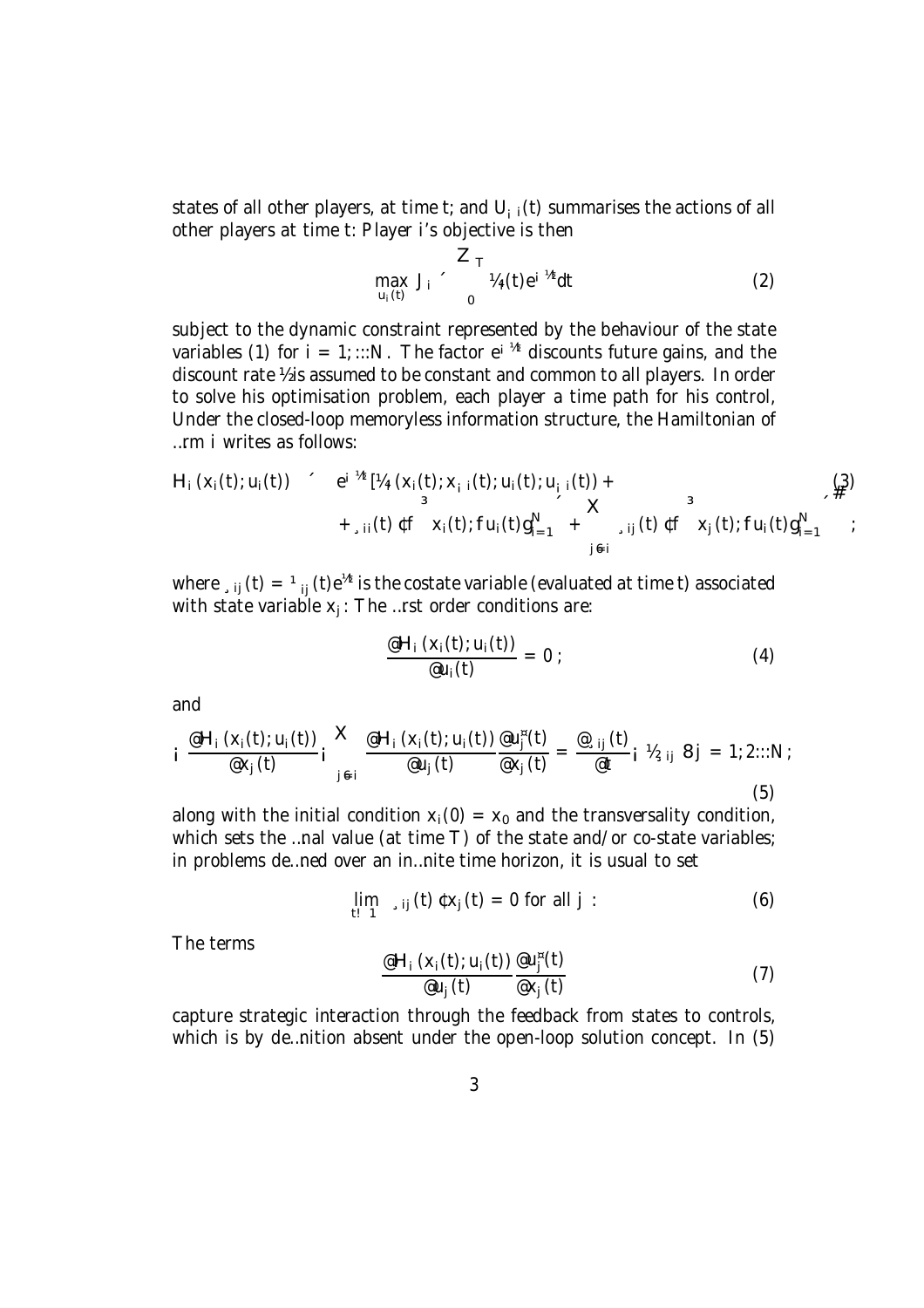and (7),  $u_j^{\pi}(t)$  is the solution to the …rst order condition of …rm j w.r.t. her control variable. Whenever the expression in (7) is zero for all j; then the closed-loop memoryless equilibrium collapses into the open-loop Nash equilibrium (see, e.g., Driskill and McCa¤erty, 1989, pp. 327-28). This can happen either because:

$$
\frac{\mathscr{Q}H_i(x_i(t); u_i(t))}{\mathscr{Q}u_j(t)} = 0 \text{ for all } j ; \qquad (8)
$$

which obtains if the Hamiltonian of player i is a function of his control variable but not of the rivals'; or because:

$$
\frac{\omega_{ij}^{n}(t)}{\omega_{Xj}(t)} = 0 \text{ for all } j \tag{9}
$$

which means that the …rst order condition of …rm j with respect to her control variable does not contain the state  $x_i$ : Of course, it could also be that (8) and (9) hold simultaneously.

## 3 Two relevant examples

We consider two well known market models. In both models, the market exists over  $t \geq 0$ ; 1); and is served by N ... rms producing a homogeneous good. Let  $q_i(t)$  de ... ne the quantity sold by ... rm i at time t: The marginal production cost is constant and equal to c for both …rms. Firms compete à la Cournot, the demand function at time t being:

$$
p(t) = A_i \quad BQ(t); \quad Q(t) \sim \bigotimes_{i=1}^{R} q_i(t)
$$
 : (10)

In order to produce, ... rms must accumulate capacity or physical capital  $k_i(t)$ over time. The two models we consider in the present paper are characterised by two di¤erent kinematic equations for capital accumulation.

A ] The Nerlove-Arrow (1962) setting, with the relevant dynamic equation being:

$$
\frac{\mathscr{E}_{k_i}(t)}{\mathscr{E}_{t}} = I_i(t) \quad i \quad \pm k_i(t) \tag{11}
$$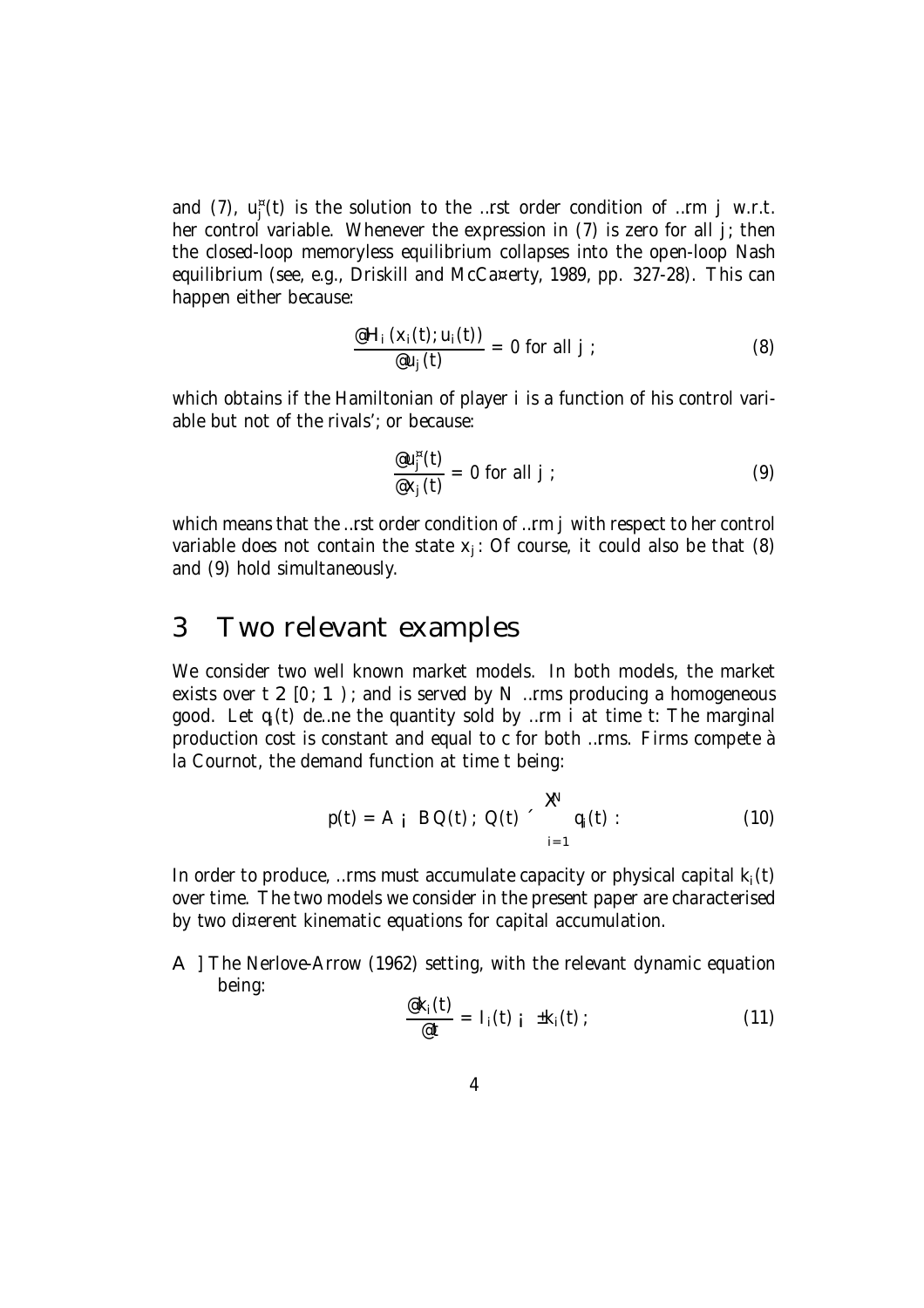where  $I_i(t)$  is the investment carried out by …rm i at time t, and  $\pm$ is the constant depreciation rate. The instantaneous cost of investment is C<sub>i</sub>[l<sub>i</sub>(t)] = b[l<sub>i</sub>(t)]<sup>2</sup> = 2; with b > 0: We also assume that ...rms operate with a decreasing returns technology  $q_i(t) = f(k_i(t))$ ; with  $f^{\theta}$   $\in$   $\mathcal{C}[k_i(t)] = \mathcal{C}[k_i(t)] > 0$  and  $f^{\theta}$   $\in$   $\mathcal{C}^2f(k_i(t)) = \mathcal{C}[k_i(t)]^2 < 0$ : The demand function rewrites as: 4

$$
p(t) = A_i B \bigg|_{i=1}^{\mathbf{X}^d} f(k_i(t)) : \qquad (12)
$$

Here, the control variable is the instantaneous investment  $I_i(t)$ , while the state variable is obviously  $k_i(t)$ :

B ] The Ramsey (1928) setting, whit the following dynamic equation:

$$
\frac{\mathscr{E}_{k_i}(t)}{\mathscr{E}_{t}} = f(k_i(t)) \mathsf{i} \ q_i(t) \mathsf{i} \ \pm k_i(t) \tag{13}
$$

where  $f(k_i(t)) = y_i(t)$  denotes the output produced by ... rm i at time t: As in setting [A], we assume  $f^{\theta}$   $\in$   $\mathcal{C}f(k_i(t)) = \mathcal{C}k_i(t) > 0$  and  $f^{\theta}$ @<sup>2</sup>f(k<sub>i</sub>(t))=@k<sub>i</sub>(t)<sup>2</sup> < 0: In this case, capital accumulates as a result of intertemporal relocation of unsold output  $y_i(t)$  i  $q_i(t)$ :<sup>5</sup> This can be interpreted in two ways. The …rst consists in viewing this setup as a corn-corn model, where unsold output is reintroduced in the production process. The second consists in thinking of a two-sector economy where there exists an industry producing the capital input which can be traded against the …nal good at a price equal to one (for further discussion, see Cellini and Lambertini, 2000).

In this model, the control variable is  $q_i(t)$ ; while the state variable remains  $k_i(t)$ : The demand function is (10).

<sup>&</sup>lt;sup>4</sup> Notice that the assumption  $q_i(t) = f(k_i(t))$  entails that …rms always operate at full capacity. This, in turn, amounts to saying that this model encompasses the case of Bertrand behaviour under capacity constraints, as in Kreps and Scheinkman (1983), inter alia. The open-loop solution of the Nerlove-Arrow di¤erential game in a duopoly model is in Fershtman and Muller (1984) and Reynolds (1987). The latter author also derives the feedback solution through Bellman's value function approach.

<sup>&</sup>lt;sup>5</sup> In the Ramsey model, ...rms operate at full capacity in steady state, where any investment is just meant to make up for depreciation.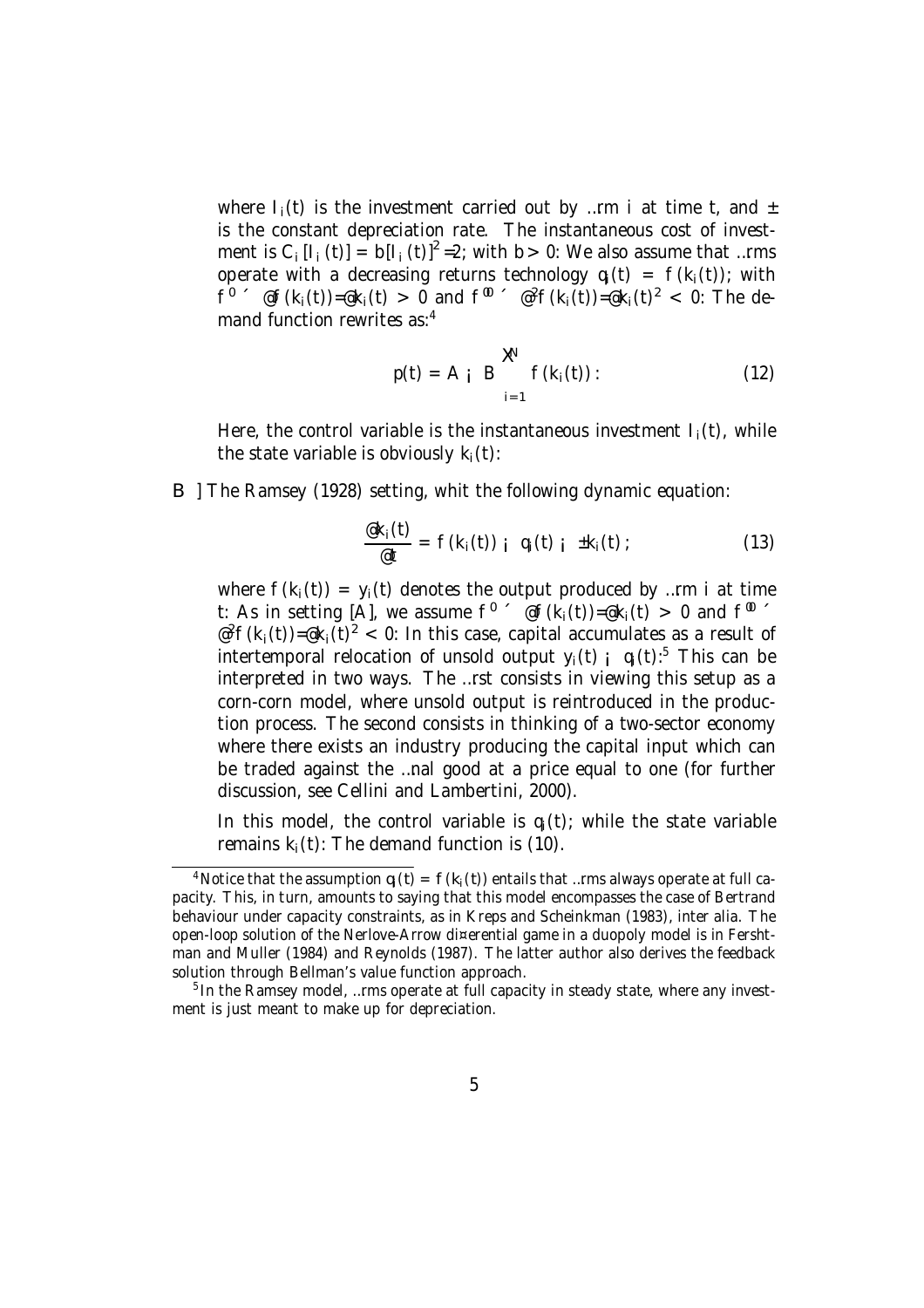### 3.1 The Nerlove-Arrow model

When capital accumulates according to (11), the relevant Hamiltonian for …rm i is:  $\mathbf{z}$  $\mathbf{u}$ 

H<sup>i</sup> = e ¡½t (" A ¡ Bf(ki(t)) ¡ B X i6=j f(k<sup>j</sup> (t)) ¡ c # f(ki(t)) ¡ b 2 [I<sup>i</sup> (t)] 2 + +¸ii(t)[Ii(t) ¡ ±ki(t)] + X i6=j ¸ij (t)[I<sup>j</sup> (t) ¡ ±k<sup>j</sup> (t)] ) : (14)

Necessary conditions for the closed-loop memoryless equilibrium are:

(i) 
$$
\frac{\mathscr{L}H_i(t)}{\mathscr{Q}I_i(t)} = 0
$$
) i  $bl_i(t) + \_i i(t) = 0$ )  $\_i i(t) = bl_i(t)$   
\n(ii) i  $\frac{\mathscr{Q}H_i(t)}{\mathscr{Q}k_i(t)}$  i  $\frac{\mathscr{Q}H_i(t)}{\mathscr{Q}I_j(t)}$  i  $\frac{\mathscr{Q}H_i(t)}{\mathscr{Q}k_i(t)}$  =  $\frac{\mathscr{Q}_{\_i}i(t)}{\mathscr{Q}t}$  i  $\mathscr{V}_{\_i}i(t)$ )  
\n $\frac{\mathscr{Q}_{\_i}i(t)}{\mathscr{Q}t} = (\mathscr{V}_{\_i} + \pm) \_i i(t) + f^0(k_i(t))$  2Bf $(k_i(t)) + B$   
\n(iii) i  $\frac{\mathscr{Q}H_i(t)}{\mathscr{Q}k_i(t)}$  i  $\frac{\mathscr{Q}H_i(t)}{\mathscr{Q}I_j(t)}$   $\frac{\mathscr{Q}_{\_i}i(t)}{\mathscr{Q}k_j(t)}$  =  $\frac{\mathscr{Q}_{\_i}i(t)}{\mathscr{Q}t}$  i  $\mathscr{V}_{\_i}i(t)$  ; (A $i$  c)

with the transversality conditions:

$$
\lim_{t \to 1} \, {}^{1}{}_{ij}(t) \, \mathfrak{e} \, k_{i}(t) = 0 \text{ for all } i; j: \tag{16}
$$

Now observe that, on the basis of (15-i), we have:

$$
\frac{\mathscr{a} \mathsf{I}_{j}^{\mathsf{H}}(t)}{\mathscr{a}_{k_{i}}(t)} = 0 \text{ for all } i; j
$$
 (17)

Moreover, condition (15-iii), which yields  $\mathcal{Q}_{sij}$  (t)= $\mathcal{Q}t$ , is redundant in that  $\mu_{\text{sig}}(t)$  does not appear in the …rst order conditions (15-i) and (15-ii). Therefore, the open-loop solution is indeed a degenerate closed-loop solution. $6$ 

Di¤erentiating (15.i) w.r.t. time we obtain:

$$
\frac{\mathscr{Q}I_{i}(t)}{\mathscr{Q}t}=\frac{1}{b}t\frac{\mathscr{Q}_{s}ii(t)}{\mathscr{Q}t}:\tag{18}
$$

<sup>&</sup>lt;sup>6</sup>Note that, however, the open-loop solution does not coincide with the feedback solution, where each …rm holds a larger capacity and sells more than in the open-loop equilibrium (see Reynolds, 1987).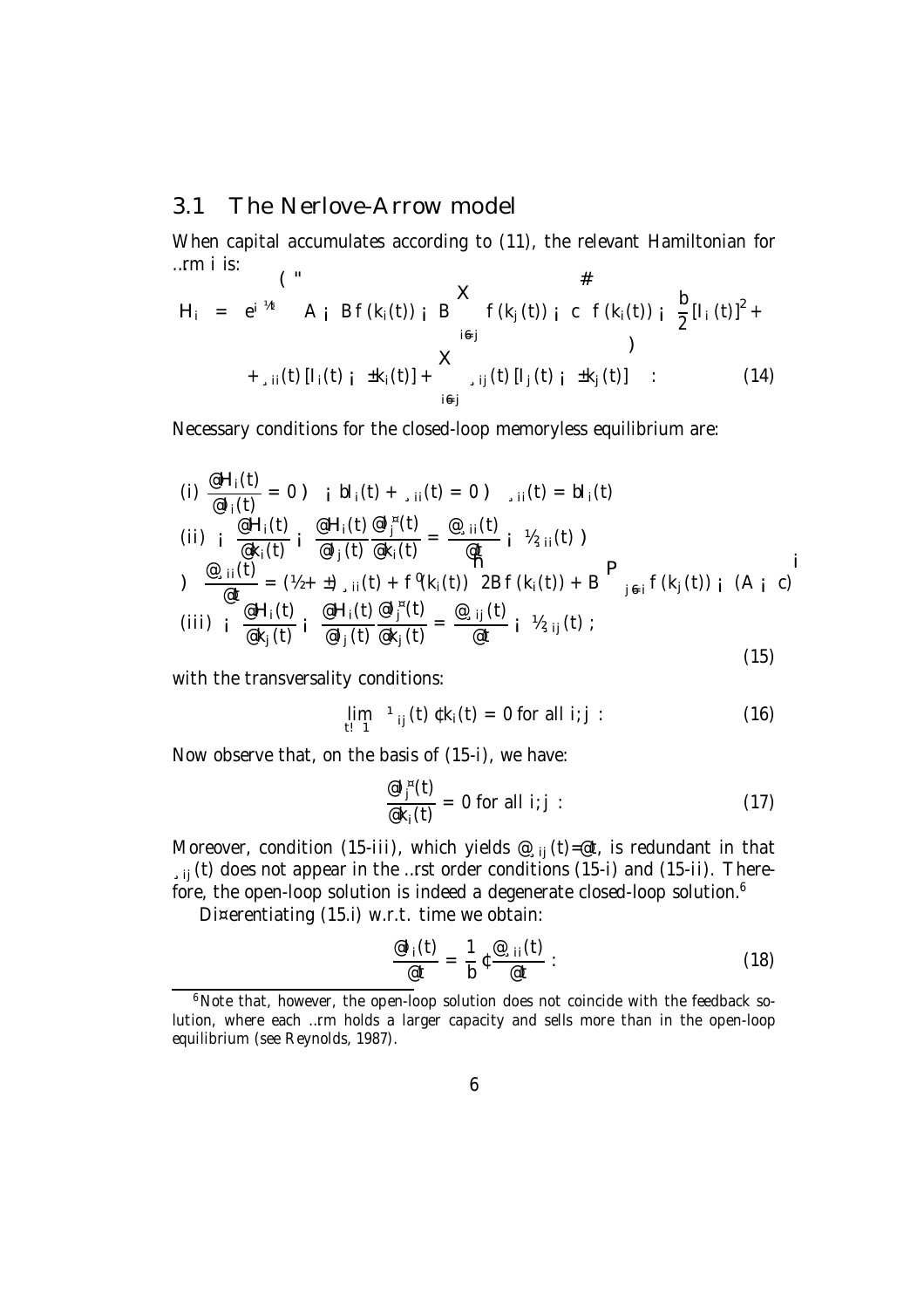Then, replace (15-i) into (15-ii), to get the following expression for the dynamics of the costate variable  $\mu$ ii(t):  $\overline{u}$ 

$$
\frac{e_{s}^{(i)}(t)}{e^{i}} = b (h_{1}^{(i)} + t) I_{i}(t) + f^{(i)}(k_{i}(t)) 2Bf(k_{i}(t)) + B \n\begin{cases} \n\mathbf{X} & \text{if } k_{j}(t) \\ \n\text{if } k_{j}(t) & \text{if } k_{j}(t) \n\end{cases} (A_{i}^{(i)} - t) \tag{19}
$$

which can be plugged into (18), that rewrites as:

$$
\frac{\mathscr{E}I_i(t)}{\mathscr{E}t} = (\frac{1}{2} + \pm) I_i(t) + \frac{f^{\theta}(k_i(t))}{b} 2Bf(k_i(t)) + B \mathbf{X} f(k_j(t)) i (A_i c) ;
$$
\n(20)

 $\overline{\mu}$ 

The discussion carried out so far establishes:

Proposition 1 Under the Nerlove-Arrow capital accumulation dynamics, the closed-loop memoryless equilibrium coincides with the open-loop equilibrium, which therefore is subgame perfect.

Invoking symmetry across …rms and simplifying, we can rewrite (20):

$$
\frac{\text{e1}(t)}{\text{e}t} = \frac{1}{b} \text{fb} \left( \frac{1}{2} + \pm \right) \text{I} \left( t \right) \text{ j} \quad f^{\text{0}}(k(t)) \left[ A_{i} \text{ c}_{i} \text{ B}(N+1) f(k(t)) \right] g \tag{21}
$$

with the r.h.s.s being zero at:

$$
I(t) = \frac{f^{0}(k(t)) [A_{i} c_{i} B(N + 1) f(k(t))]}{b(b + t)} ;
$$
 (22)

while  $\mathcal{R}(t) = \mathcal{Q}(t) = 0$  at  $k(t) = 1(t) = \pm 1$ : Of course, the explicit steady state solution requires a speci…c functional form for the production technology  $f(k(t))$ : The case where  $f(k(t)) = k$  is treated in Fershtman and Muller (1984) and Calzolari and Lambertini (2000).

#### 3.2 The Ramsey model

Under the dynamic constraint (13), the Hamiltonian of …rm i is:

$$
H_{i} = e^{i \frac{kt}{2}} [A_{i} B q_{i}(t)_{i} B Q_{i}(t)_{i} c] q_{i}(t) +
$$
\n
$$
+ \int_{s_{i}i}^{t_{i}} [f(k_{i}(t))_{i} q_{i}(t)_{i} \pm k_{i}(t)] + \sum_{j \in i}^{t_{i}} (t) [f(k_{j}(t))_{i} q_{j}(t)_{i} \pm k_{j}(t)] ;
$$
\n(23)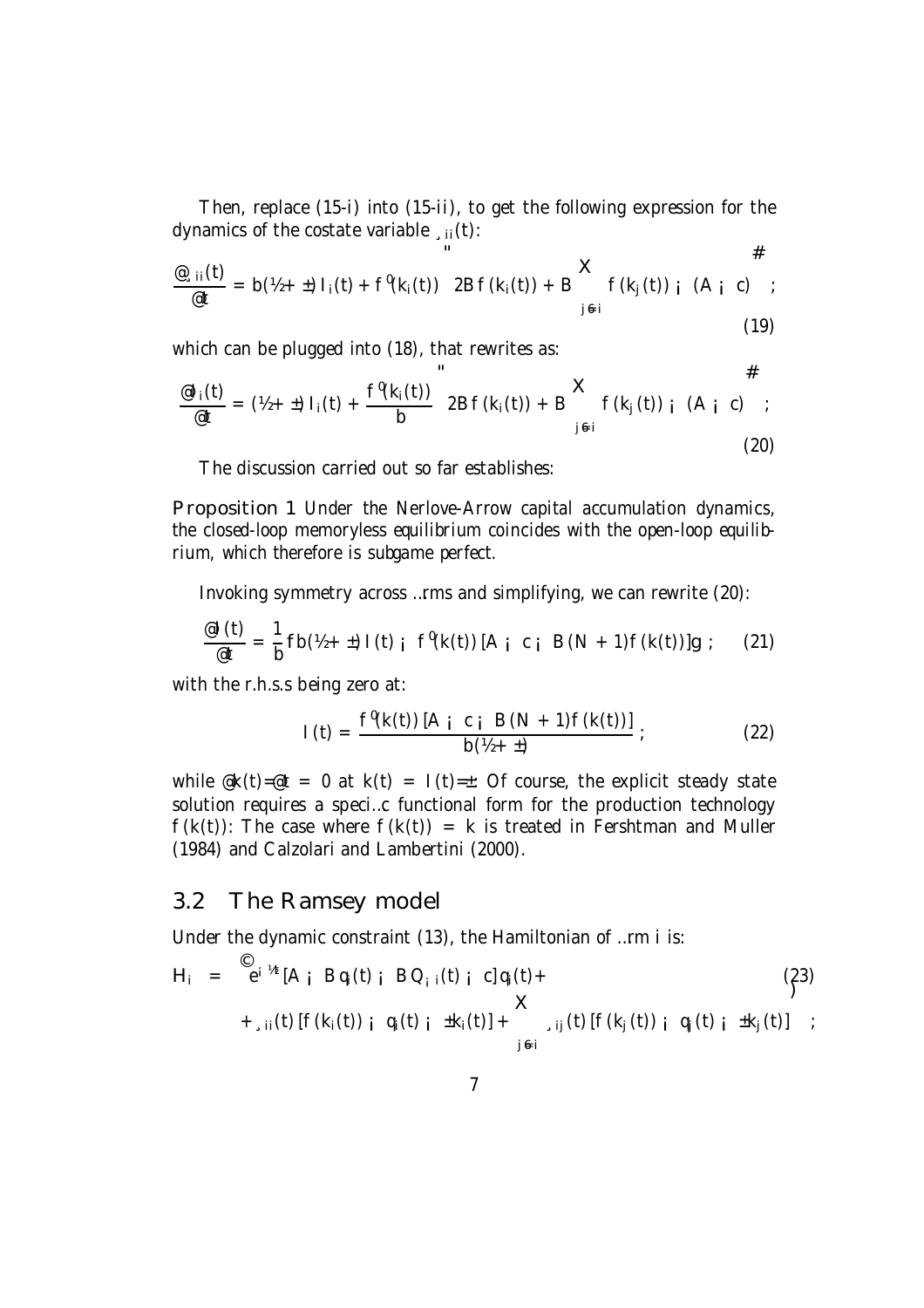where  $Q_{i}$   $_i(t) = \int_{j6i} q_j(t)$ :

The ...rst order condition concerning the control variable is:

$$
\frac{\partial H_i(t)}{\partial q_i(t)} = A_i \ 2Bq_i(t) \ i \ BC_{i} \ i(t) \ i \ c \ i \ 1 \ i(t) = 0:
$$
 (24)

Now examine at the co-state equation of …rm i calculated for the state variable of …rm i herself, for the closed-loop solution of the game:

$$
i \frac{\mathscr{Q}H_i(t)}{\mathscr{Q}k_i(t)} i \frac{\mathscr{Q}H_i(t)}{\mathscr{Q}q_j(t)} \frac{\mathscr{Q}q_j^{\alpha}(t)}{\mathscr{Q}k_i(t)} = \frac{\mathscr{Q}_{\text{si}}(t)}{\mathscr{Q}t} i \mathscr{V}_{\text{si}}(t)
$$
\n
$$
\frac{\mathscr{Q}_{\text{si}}(t)}{\mathscr{Q}t} = \mathscr{Q}_{\text{si}}(t)[\mathscr{V}_{\text{si}} + i \mathscr{Q}(k_i(t))]
$$
\n(25)

with

$$
\frac{\text{eq}_{j}^{n}(t)}{\text{ek}_{i}(t)} = 0 \tag{26}
$$

as it emerges from the best reply function obtained from the analogous to (24):

$$
q_{j}^{n}(t) = \frac{A_{i} c_{i} BQ_{i j}(t) i_{j j}(t)}{2B} ;
$$
 (27)

Moreover, (27) also su¢ces to establish that the co-state equation:

$$
i \frac{\mathscr{Q}H_i(t)}{\mathscr{Q}k_j(t)} i \frac{\mathscr{Q}H_i(t)}{\mathscr{Q}q_j(t)} \frac{\mathscr{Q}q_j^{\pi}(t)}{\mathscr{Q}k_j(t)} = \frac{\mathscr{Q}_{\mathscr{I}}ij(t)}{\mathscr{Q}t} i \mathscr{V}_{\mathscr{I}}ij(t)
$$
 (28)

is indeed redundant since  $1_{ij}(t) = 0.5$ ij (t)ei  $\frac{1}{2}$ t does not appear in ...rm i's ...rst order condition (24) on the control variable. This amounts to saying that, in the Ramsey game, the open-loop solution is a degenerate closed-loop solution because the best reply function of …rm i does not contain the state variable pertaining to the same …rm or any of her rivals. Therefore, we have proved the following analogous to Proposition 1:

Proposition 2 Under the Ramsey capital accumulation dynamics, the closedloop memoryless equilibrium coincides with the open-loop equilibrium, which therefore is subgame perfect.

Then, using (13) and (27), it is possible to …nd the analytical steady state solutions:

$$
q^{SS} = \frac{A i c}{B (N + 1)}; f^0(k) = \frac{1}{2} + \pm
$$
 (29)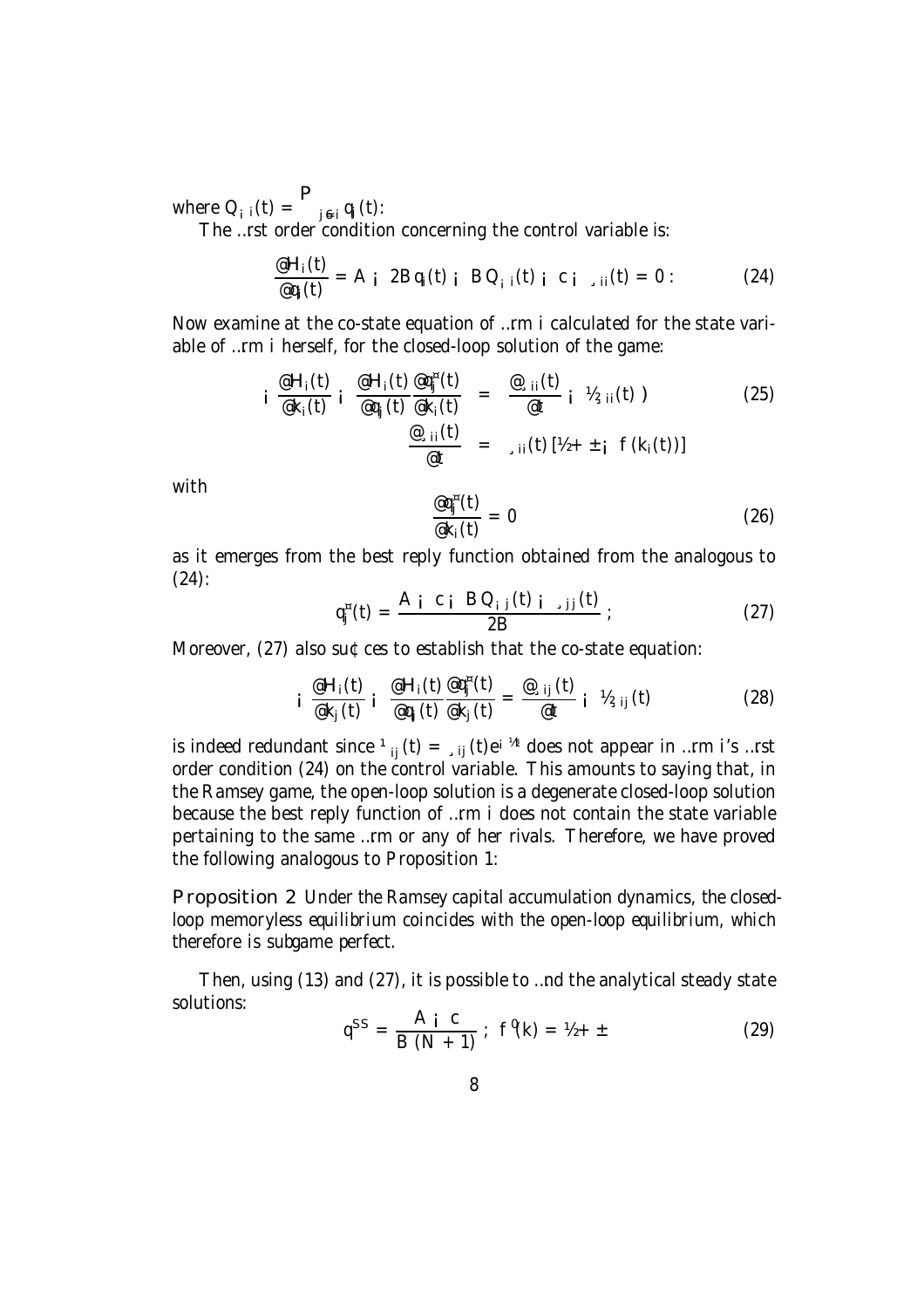and to study their dynamic properties. This model can be easily extended to more general cases accounting for product di¤erentiation or non-linear market demand, under either Cournot or Bertrand competition (see Cellini and Lambertini, 1998, 2000).

The interest of the foregoing discussion lies in the possibility of using the open-loop information structure to generate subgame perfect equilibria. This feature makes it possible to easily extend the above models to investigate policy issues (Calzolari and Lambertini, 2000; Baldini and Lambertini, 2001), or the optimal behaviour of …rms in a wider strategy space, provided that such extensions do not compromise the properties outlined in Propositions 1 and 2.

## 4 Conclusions

It is well known that the explicit solution of di¤erential games with closedloop or feedback information structures is, in general, cumbersome and often analytically impossible. For this reason, several contributions in the existing literature con…ne to the characterisation of open-loop equilibria, even if the limitations of the open-loop decision rules are well known.

In the foregoing analysis, we have shown that games of capital accumulation represent a ...eld where the di¤erential game approach can be easily applied, as long as two dynamic rules of capital accumulation, widely adopted in the literature, exhibit the property that closed-loop no-memory solutions degenerate into open-loop solutions: speci…cally, the capital accumulation rule à la Nerlove-Arrow, and the capital accumulation rule à la Ramsey. This happens because the …rst order conditions of any given …rm does not contain the state variables pertaining to other …rms, even if strategic interdependence in the market phase is indeed present. Hence, these settings can be usefully applied along several directions using the open-loop approach, being the resulting equilibria subgame perfect. For instance, these two models can be used to characterise the e¤ects of pro…t taxation (Baldini and Lambertini, 2001), or tari¤s and quotas in a trade model (Calzolari and Lambertini, 2000). They can also be extended to investigate more complex situations where …rms invest in advertising or cost-reducing R&D.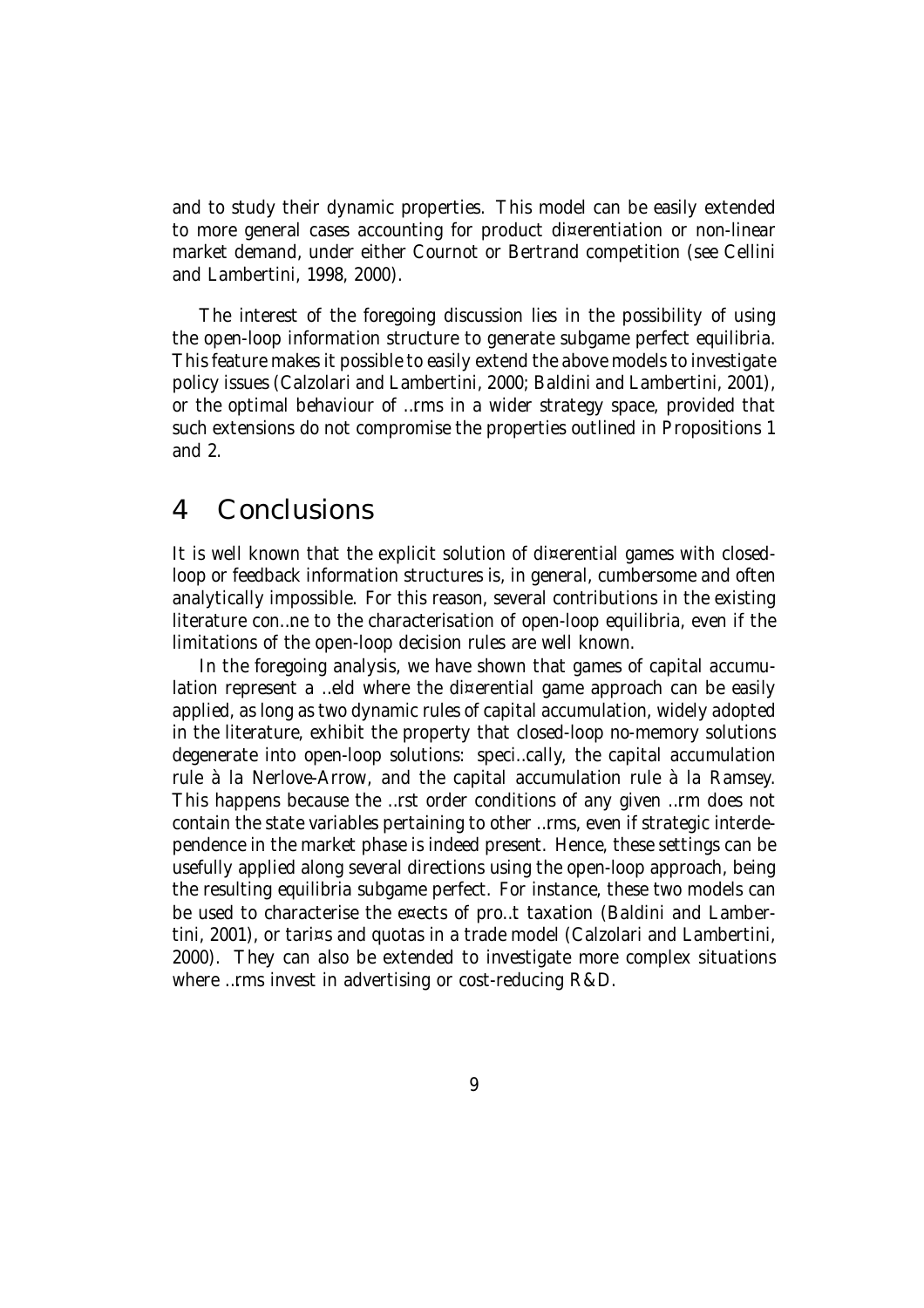# References

- [1] Baldini, M. and L. Lambertini (2001), "Pro...t Taxation and Capital Accumulation in Dynamic Oligopoly Models", mimeo, Department of Economics, University of Bologna.
- [2] Calzolari, G. and L. Lambertini (2000), "Tari¤s vs Quotas in a Model of Trade with Capital Accumulation", working paper no. 392, Department of Economics, University of Bologna.
- [3] Cellini, R. and L. Lambertini (1998), "A Dynamic Model of Di¤erentiated Oligopoly with Capital Accumulation", Journal of Economic Theory, 83, 145-55.
- [4] Cellini, R. and L. Lambertini (2000), "Non-Linear Market Demand and Capital Accumulation in a Di¤erential Oligopoly Game", working paper no. 370, Department of Economics, University of Bologna.
- [5] Clemhout, S. and H.Y. Wan, Jr. (1974), "A Class of Trilinear Di¤erential Games", Journal of Optimization Theory and Applications, 14, 419-24.
- [6] Driskill, R.A. and S. McCa¤erty (1989), "Dynamic Duopoly with Adjustment Costs: A Di¤erential Game Approach", Journal of Economic Theory, 49, 324-38.
- [7] Dockner, E.J., G. Feichtinger and S. Jørgensen (1985), "Tractable Classes of Nonzero-Sum Open-Loop Nash Di¤erential Games: Theory and Examples", Journal of Optimization Theory and Applications, 45, 179-97.
- [8] Dockner, E.J. and A.A. Haug (1990), "Tari¤s and Quotas under Dynamic Duopolistic Competition", Journal of International Economics, 29, 147-59.
- [9] Fershtman, C. (1987), "Identi…cation of Classes of Di¤erential Games for Which the Open-Loop is a degenertaed Feedback Nash Equilibrium", Journal of Optimization Theory and Applications, 55, 217-31.
- [10] Fershtman, C. and M.I. Kamien (1987), "Dynamic Duopolistic Competition with Sticky Prices", Econometrica, 55, 1151-64.